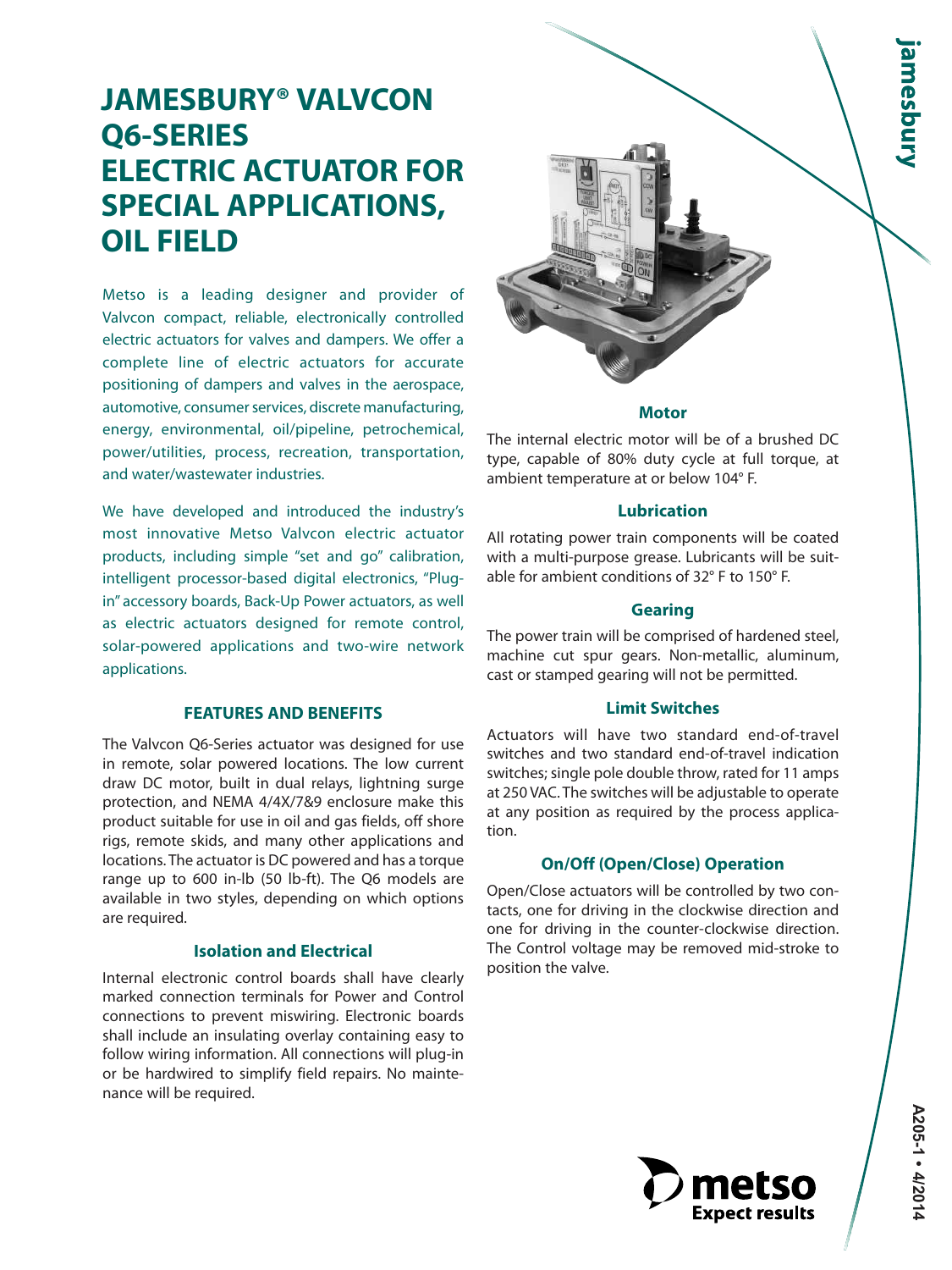### **Break-away Torque**

Designed for efficiency and reliability, all Metso Valvcon actuators deliver the power you need when and where it is needed. With efficient gear trains and motors the actuators are rated at breakaway torque. Immediately upon power up, the actuator supplies the rated torque — when it is needed to break the valve away from its seat. Other manufacturer's actuators may be rated at running torque, but actually deliver significantly less breakaway torque.

## **COMMON FEATURES AT A GLANCE!**

□ Ideal for Remote, Solar Power Locations using RTUs □ Built-in Dual Relays Provide Signal Isolation ■ Low current draw ■ Two auxiliary limit switches □ One PC board (motherboard only)

- LED input power indicator
- ISO 5211 Mounting
- □ CSA Approved



### **Q6-SERIES DATA**

| <b>Series</b> | Torgue<br>(in lbs) | Voltage<br>(VDC)  | Amp Draw<br>(running)             | Amp Draw<br>(idle) | Cycle Time<br>(90 degrees) | Duty Cycle* | Operation | Enclosure     | Temp. Range |
|---------------|--------------------|-------------------|-----------------------------------|--------------------|----------------------------|-------------|-----------|---------------|-------------|
| Q6            | 150-600            | $12 \overline{ }$ | $.3$ (no load)<br>1.3 (full load) | 3 <sub>m</sub> A   | 15 seconds                 | Continuous  | Reversing | NEMA 4/4X/7&9 | 32-150°F    |

\* 80% after one hour

## **OPTIONAL FEATURES (Q6.2.1 AND Q6.2.3 ONLY)**

- □ Transient voltage protection
- □ Adjustable torque switch
- □ Manual push button control

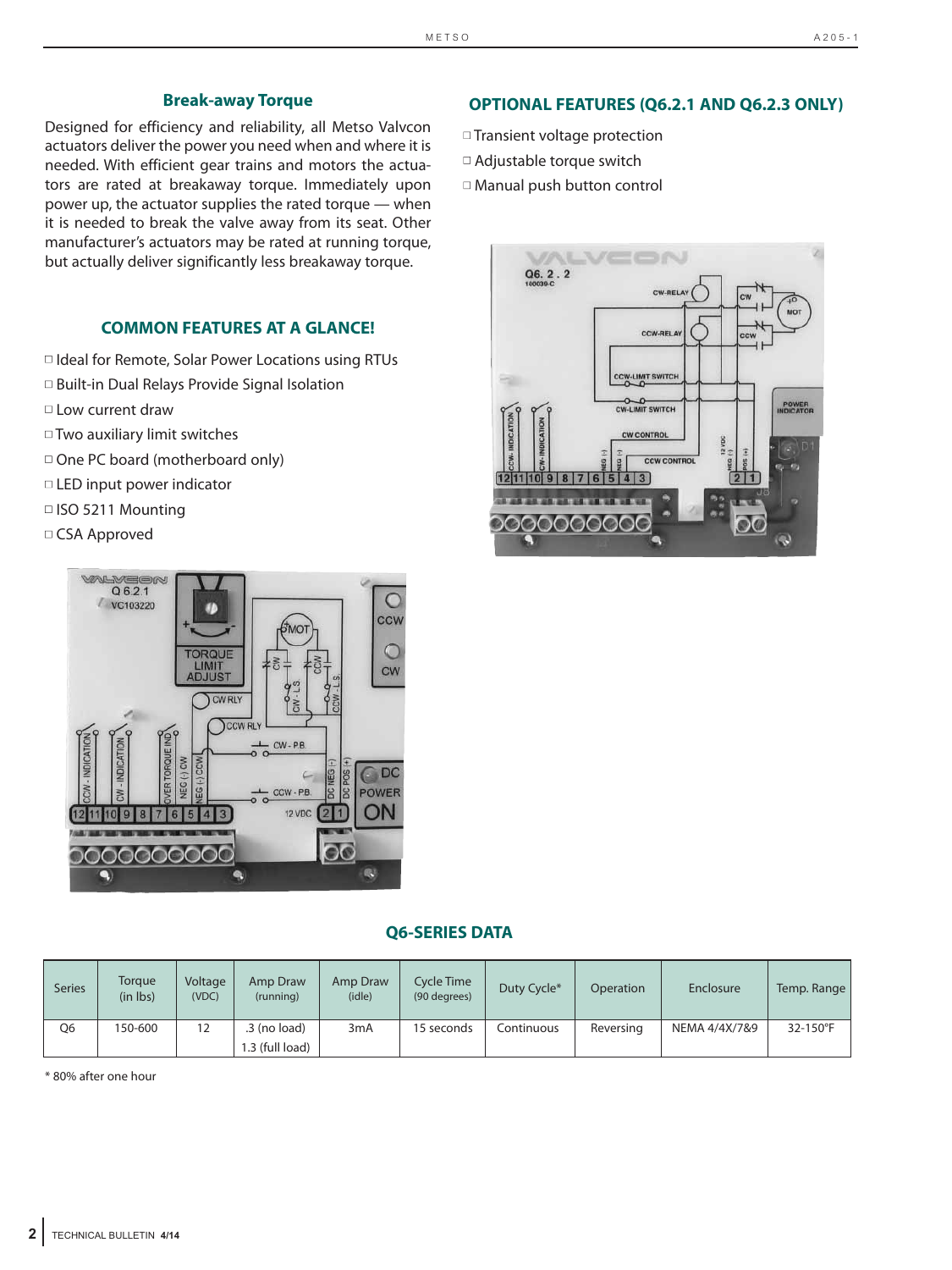### **Q6-SERIES ENCLOSURE**



ALL DIMENSIONS IN INCHES